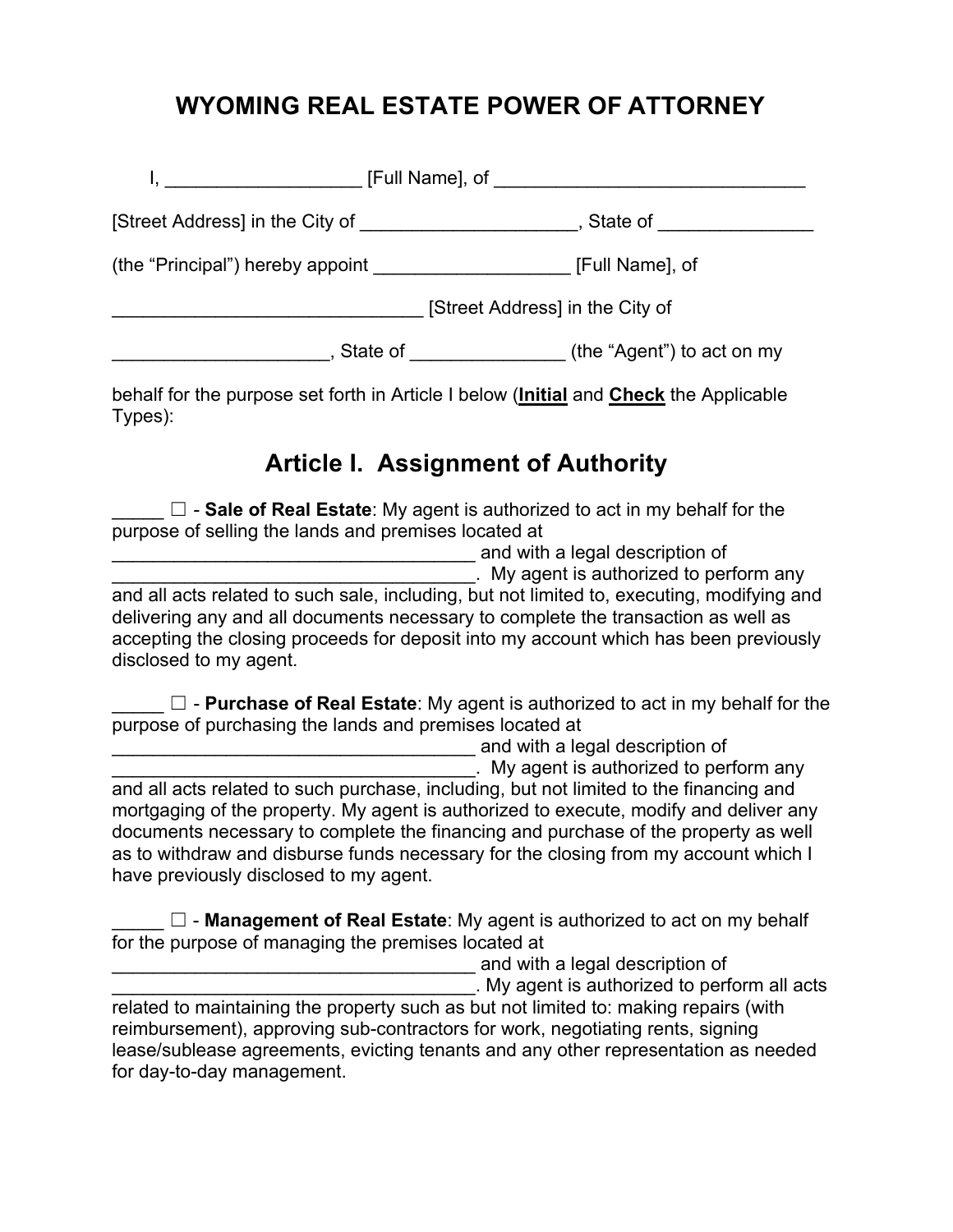$\Box$  - **Refinancing**: My agent is authorized to act in my behalf for the purpose of refinancing my debts, including, but not limited to any debts secured by a mortgage on the lands and premises located at  $\qquad \qquad \qquad$ 

and with a legal description of **EXALC 2008** and with a legal description of is authorized to perform any and all acts related to such refinancing, including but not limited to, modifying, executing and delivering any and all documents necessary to complete the refinancing as well as to withdraw and disburse funds necessary to complete the refinancing from my account which I have previously disclosed to my agent.

### **Article II. Durable Power of Attorney**

This power of attorney shall not be affected by the Principal's subsequent disability or incapacity unless otherwise stated in Article III(b).

### **Article III. Term**

(**Initial** and **Check** the Applicable Term):

a.  $\Box$  - This power of attorney is effective as of the date hereof and shall

terminate upon revocation or automatically on the \_\_\_ day of

 $\blacksquare$ , 20 $\blacksquare$ .

- b. \_\_\_\_\_ ☐ (**Non-Durable Option**) This power of attorney is effective as of the date hereof and shall terminate upon my incapacity, or death, or revocation.
- c.  $\Box$  This power of attorney is effective as of the date hereof and shall terminate upon my death or revocation.

# **Article IV. Ratification**

I, the Principal, grant to my Agent full power and authority to perform all acts on my behalf as I could do if personally present, hereby ratifying and confirming all that my Agent may do pursuant to this power.

# **Article V. Governing Law**

This Note shall be governed by, and construed in accordance with, the laws of the State of Wyoming.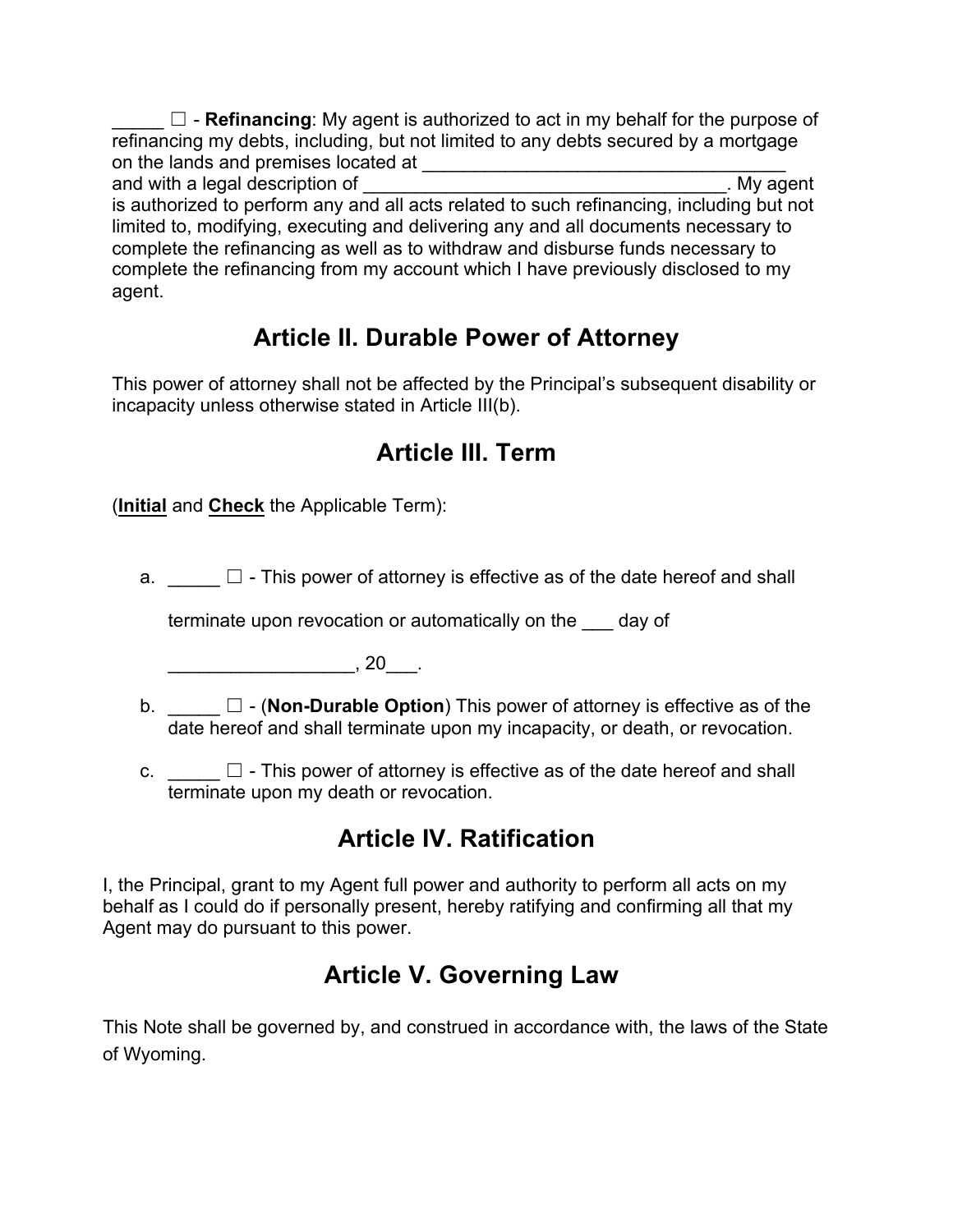#### **Article VI. Revocation**

I, the Principal, hereby revoke any existing powers of attorney that may have previously been granted by me relative to the above described property.

| In witness whereof, I have executed this instrument this day of |                   |
|-----------------------------------------------------------------|-------------------|
| $20$ .                                                          |                   |
| <b>Principal's Signature</b>                                    | <b>Print Name</b> |
| <b>Agent's Signature</b>                                        | <b>Print Name</b> |

### **Affirmation by Witness 1**

| , witnessed the execution of this Power of Attorney by                                     |
|--------------------------------------------------------------------------------------------|
| the Principal, and I affirm that the Principal appeared to me to be of sound mind, was not |
| under duress, and the Principal affirmed to me that he/she was aware of the nature of      |
| this Power of Attorney and signed it freely and voluntarily.                               |

Witness 1 Signature \_\_\_\_\_\_\_\_\_\_\_\_\_\_\_\_\_\_\_\_\_\_\_\_

Print Name \_\_\_\_\_\_\_\_\_\_\_\_\_\_\_\_\_\_\_\_\_\_\_\_

#### **Affirmation by Witness 2**

I, \_\_\_\_\_\_\_\_\_\_\_\_\_\_\_\_\_\_\_\_\_\_\_\_\_, witnessed the execution of this Power of Attorney by the Principal, and I affirm that the Principal appeared to me to be of sound mind, was not under duress, and the Principal affirmed to me that he/she was aware of the nature of this Power of Attorney and signed it freely and voluntarily.

Witness 2 Signature \_\_\_\_\_\_\_\_\_\_\_\_\_\_\_\_\_\_\_\_\_\_\_\_

Print Name **Example 20**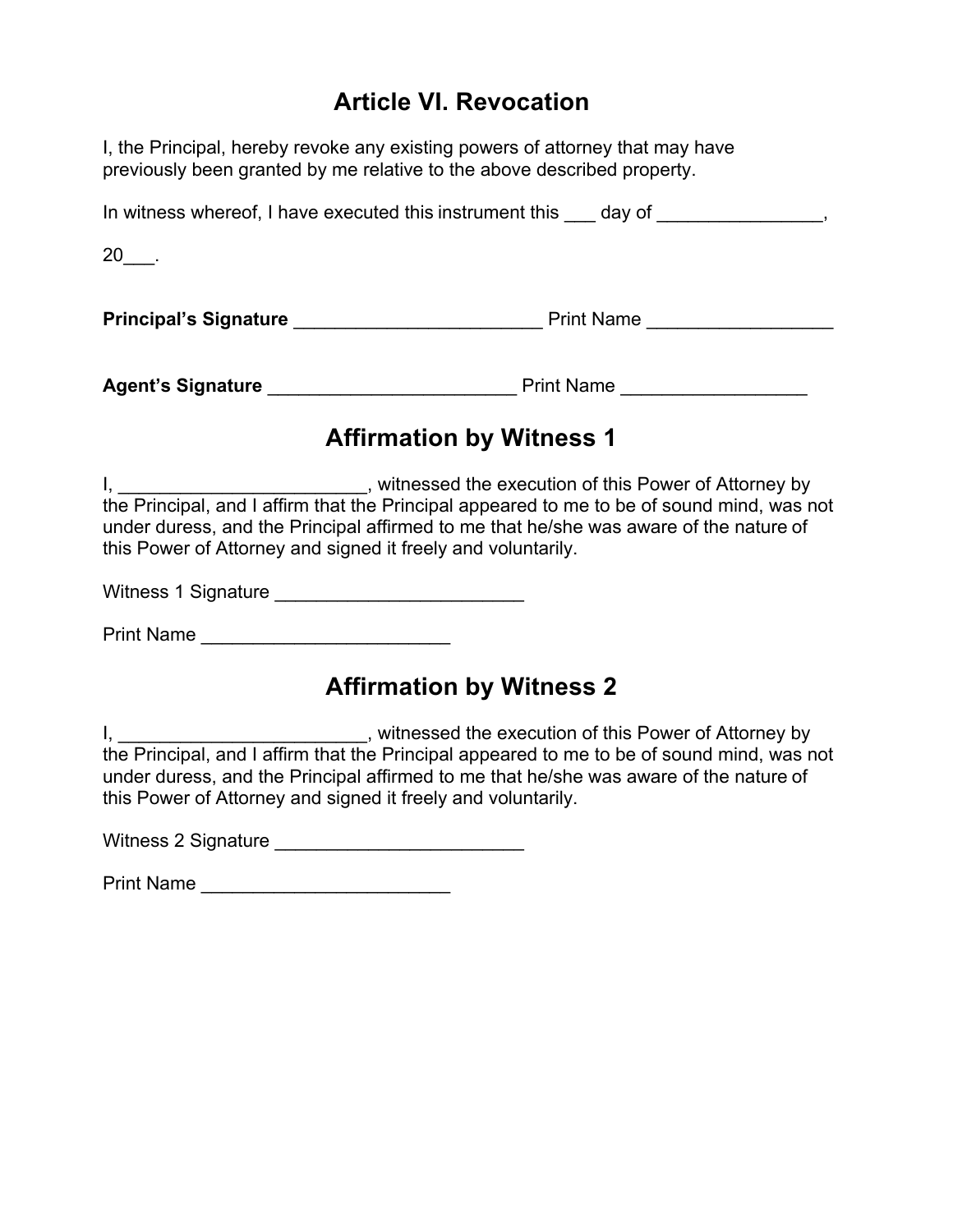### **NOTARY ACKNOWLEDGMENT**

STATE OF \_\_\_\_\_\_\_\_\_\_\_\_\_\_\_\_\_\_ extending County, ss. On this \_\_\_\_ day of \_\_\_\_\_\_\_\_\_\_\_\_\_\_\_\_\_\_, 20\_\_\_\_, before me appeared \_\_\_\_\_\_\_\_\_\_\_\_\_\_\_\_\_\_\_\_, as the Principal who proved to me through government issued photo identification to be the above-named person, in my presence executed foregoing instrument and acknowledged that (s)he executed the same as his/her free act and deed.  $\mathcal{L}_\text{max}$  , and the contract of the contract of the contract of the contract of the contract of the contract of the contract of the contract of the contract of the contract of the contract of the contract of the contr Notary Public Print Name: \_\_\_\_\_\_\_\_\_\_\_\_\_\_\_\_\_\_\_\_\_\_\_\_\_\_\_ My commission expires: \_\_\_\_\_\_\_\_\_\_\_\_\_\_\_\_\_